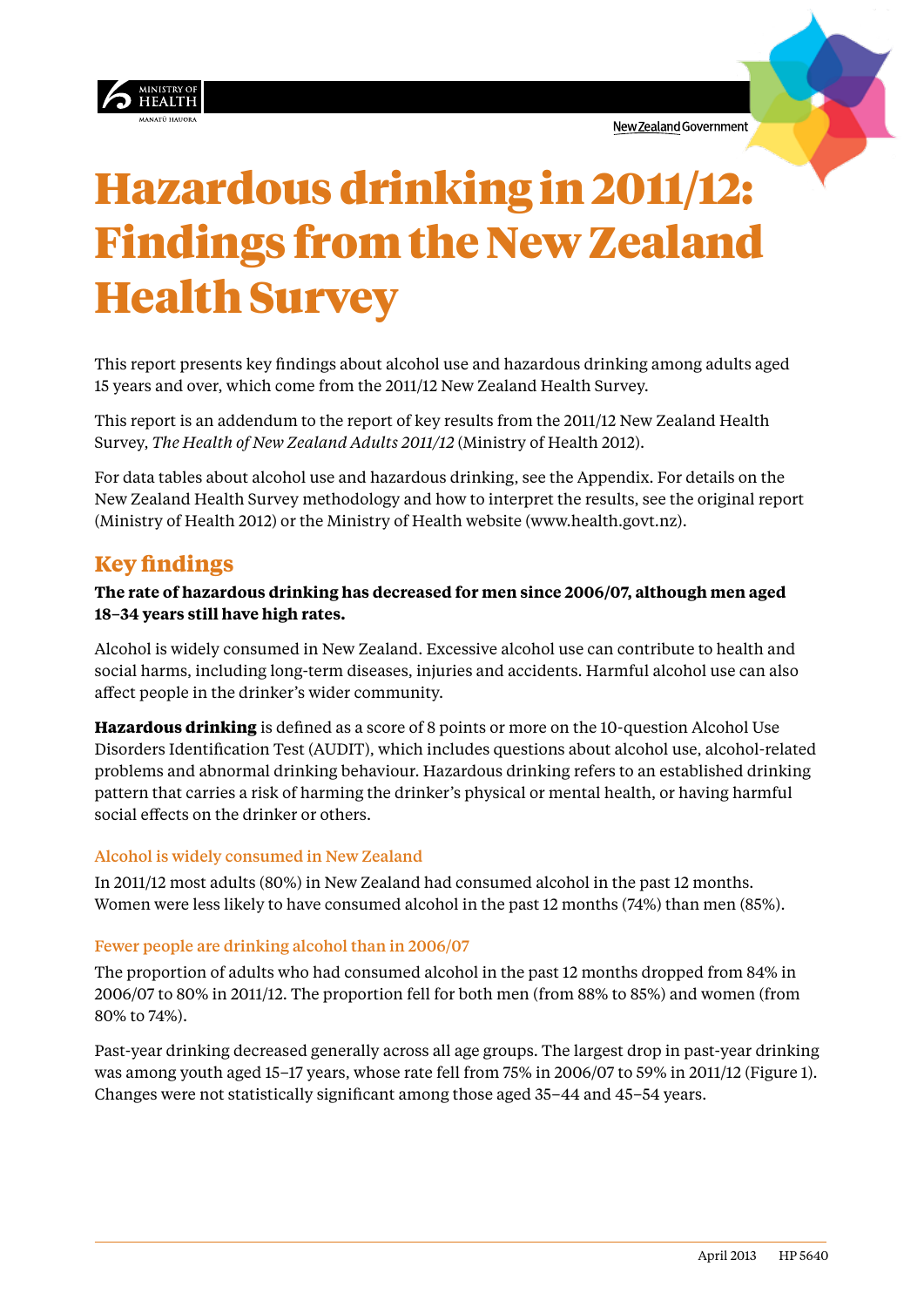

#### <span id="page-1-0"></span>**Figure 1: Has consumed alcohol in the past 12 months, by age group, 2006/07 and 2011/12**

Source: 2006/07 and 2011/12 New Zealand Health Surveys (15 years and over)

#### Pacific and Asian adults are less likely to drink alcohol

About three in five Pacific adults (58%) and Asian adults (57%) had consumed alcohol in the past 12 months. This proportion is much lower than the national average (80%).

#### One in five past-year drinkers has a hazardous drinking pattern

Among people who had consumed alcohol in the past 12 months ('past-year drinkers'), one in five (19%) had hazardous drinking patterns. This is 15% of all adults, or about 532,000 people.

Among past-year drinkers, men were much more likely to have hazardous drinking patterns (26%) than women (12%).

#### Hazardous drinking levels fell from 2006/07 to 2011/12

Since 2006/07 the level of hazardous drinking among male past-year drinkers has fallen from 30% to 26%. Among female past-year drinkers, the level of hazardous drinking has not changed significantly between 2006/07 (13%) and 2011/12 (12%).

There were similar findings after adjusting for age ([Figure 2\)](#page-1-1).



#### <span id="page-1-1"></span>**Figure 2: Hazardous drinking, among past-year drinkers, by sex, 1996/97–2011/12**

Notes: Rates are age-standardised to the WHO world population. Source: New Zealand Health Surveys (1996/97, 2002/03, 2006/07, 2011/12) (15 years and over)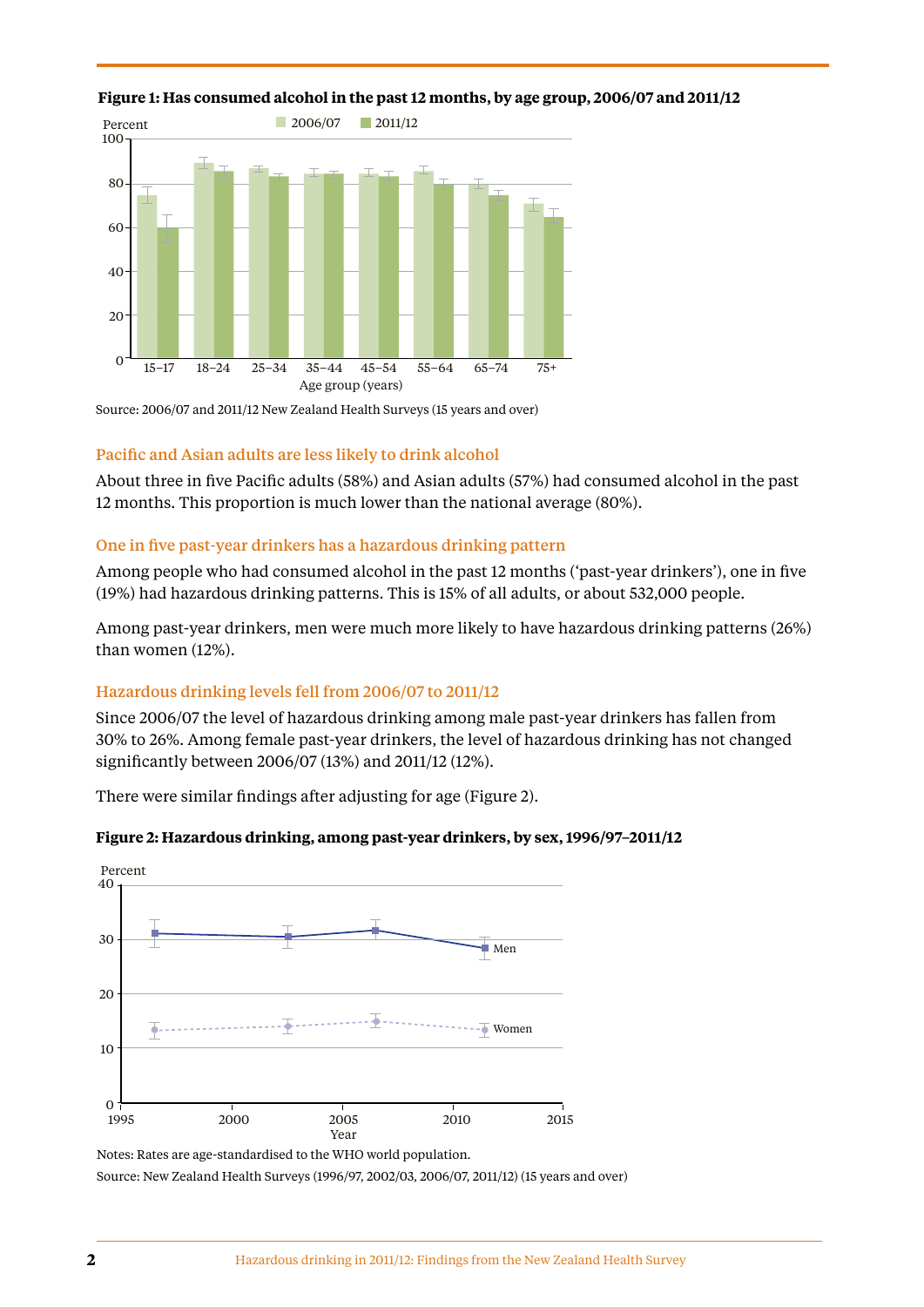Among all adults (not just past-year drinkers), the rate of hazardous drinking fell significantly since 2006/07 for men (from 26% to 22%) and for women (from 11% to 9%).

#### People aged 18–24 years have the highest rates of hazardous drinking

Among past-year drinkers, hazardous drinking was most common in both men and women aged 18–24 years ([Figure 3](#page-2-0)).

Men aged 18–34 years had a particularly high rate of hazardous drinking, at over 40%. Additionally, about 26% of male drinkers aged 35–44 years had a hazardous drinking pattern.

For women, about one in four past-year drinkers aged 18–24 years (26%) had hazardous drinking patterns.



#### <span id="page-2-0"></span>**Figure 3: Hazardous drinking, among past-year drinkers, by age group and sex**

Source: 2011/12 New Zealand Health Survey (15 years and over)

#### Fewer young people have hazardous drinking patterns than in 2006/07

Since 2006/07 the rate of hazardous drinking among past-year drinkers aged 18–24 years has dropped from 49% to 36% [\(Figure 4](#page-2-1)). The rate also dropped significantly among those aged 55–64 and 75+ years.



#### <span id="page-2-1"></span>**Figure 4: Hazardous drinking, among past-year drinkers, by age group, 2006/07 and 2011/12**

Source: 2006/07 and 2011/12 New Zealand Health Surveys (15 years and over)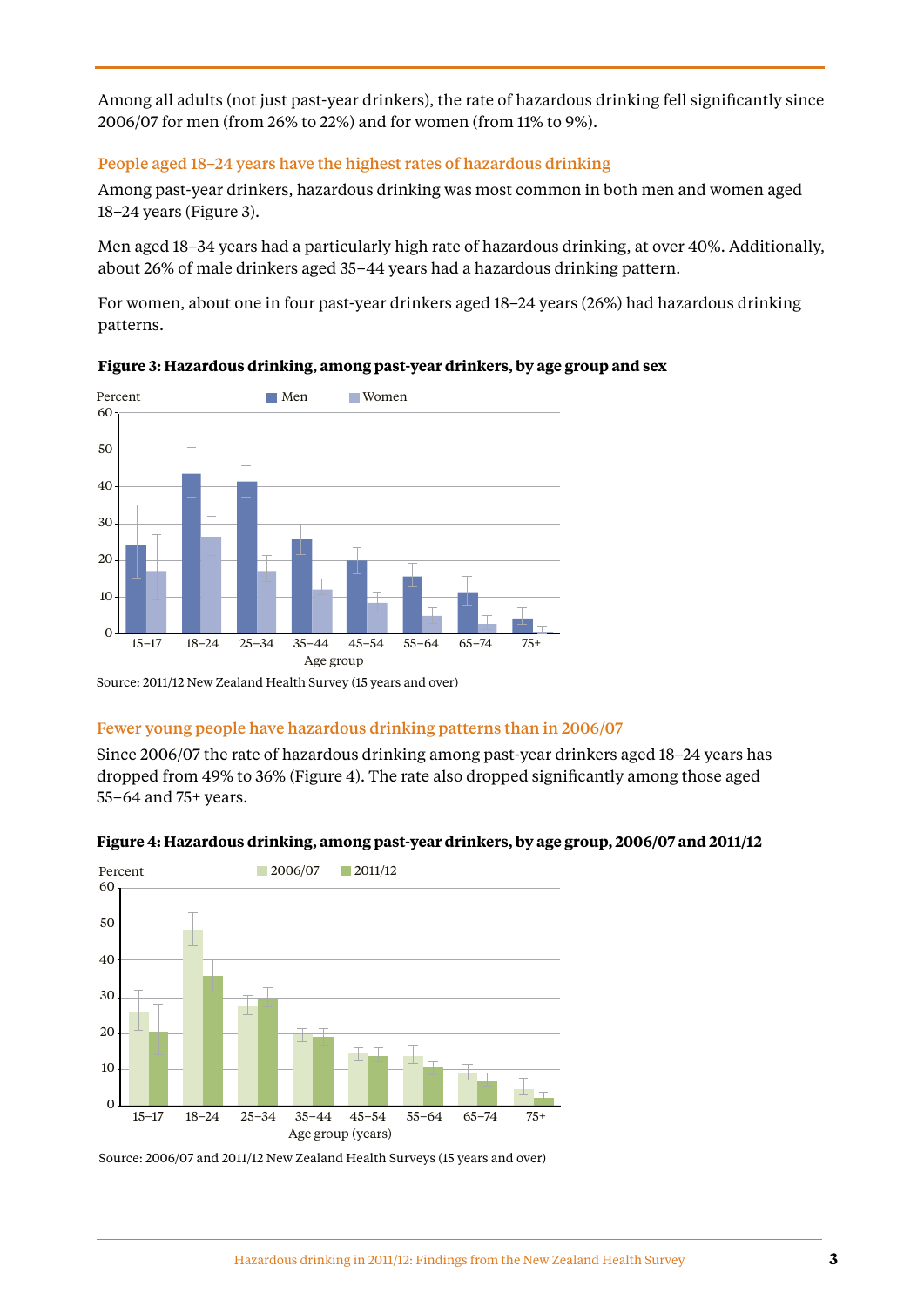#### Māori and Pacific drinkers are at higher risk of having hazardous drinking patterns

The proportion of Māori adults who had consumed alcohol in the past 12 months (79%) was similar to the national average (80%). Among past-year drinkers, one in three Māori (37%) had hazardous drinking patterns, compared with 19% of all past-year drinkers ([Table 1\)](#page-3-0). After adjusting for sex and age differences, Māori drinkers were 1.8 times as likely to have a hazardous drinking pattern as non-Māori drinkers.

While Pacific adults were less likely to drink alcohol than other adults, those who did were more likely to have hazardous drinking patterns than other drinkers. Among past-year drinkers, one in three Pacific adults (35%) had a hazardous drinking pattern, which is about 20% of all Pacific adults. Pacific drinkers were 1.5 times as likely to have hazardous drinking patterns as non-Pacific drinkers, after adjusting for age and sex.

Asian drinkers were much less likely to have hazardous drinking patterns (8%) than other adults.

#### <span id="page-3-0"></span>**Table 1: Hazardous drinking, among past-year drinkers and among all adults, by ethnic group and sex**

|                                                                                                             |                |        | Among past-year drinkers |        | Among all adults | Estimated |                |                     |
|-------------------------------------------------------------------------------------------------------------|----------------|--------|--------------------------|--------|------------------|-----------|----------------|---------------------|
|                                                                                                             |                | Total  | Men                      | Women  | Total            | Men       | Women          | number <sup>1</sup> |
| Percent (%)                                                                                                 | Total NZ       | 19     | 26                       | 12     | 15               | 22        | 9              | 532,000             |
|                                                                                                             | Māori          | 37     | 45                       | 28     | 29               | 37        | 21             | 128,000             |
|                                                                                                             | Pacific        | 35     | 43                       | 25     | 20               | 31        | 12             | 42,000              |
|                                                                                                             | Asian          | 8      | 11                       | 4      | 5                | 8         | $\overline{2}$ | 17,000              |
|                                                                                                             | European/Other | 18     | 25                       | 10     | 15               | 22        | 8              | 415,000             |
| <b>Adjusted rate ratios</b><br>(comparing each ethnic group<br>with people not in that ethnic<br>$group)^2$ | Māori          | $1.8*$ | $1.6*$                   | $2.3*$ | $1.8*$           | $1.6*$    | $2.4*$         |                     |
|                                                                                                             | Pacific        | $1.5*$ | $1.4*$                   | $1.6*$ | 1.1              | 1.2       | 1.0            |                     |
|                                                                                                             | Asian          | $0.3*$ | $0.3*$                   | $0.3*$ | $0.2*$           | $0.3*$    | $0.2*$         |                     |

\* Significant at the 5% level (for adjusted rate ratios).

Notes: Total response measure of ethnicity. Adults may be counted in more than one ethnic group.

1 Due to total response ethnicity, summed numbers across ethnic groups may add to more than the total. Estimated numbers are based on the rate among all adults.

2 Adjusted rate ratios compare people, men or women in each ethnic group with people, men or women not in that ethnic group. Adjusted rate ratios adjust for age and, for the total column, sex.

Source: 2011/12 New Zealand Health Survey (15 years and over).

In 2011/12 fewer Māori adults had consumed alcohol in the past 12 months (79%) than in 2006/07 (84%). As a percentage of all Māori adults, hazardous drinking patterns significantly decreased from 2006/07 (33%) to 2011/12 (29%). Among past-year drinkers, this decrease was not significant.

There were no other changes over time by ethnic group.

#### Adults living in more deprived areas are less likely to drink, but have higher rates of hazardous drinking

People living in the most socioeconomically deprived areas were less likely to have consumed alcohol in the past 12 months (68%) than those in the least deprived areas (86%). Both men and women followed this pattern [\(Figure 5](#page-4-0)).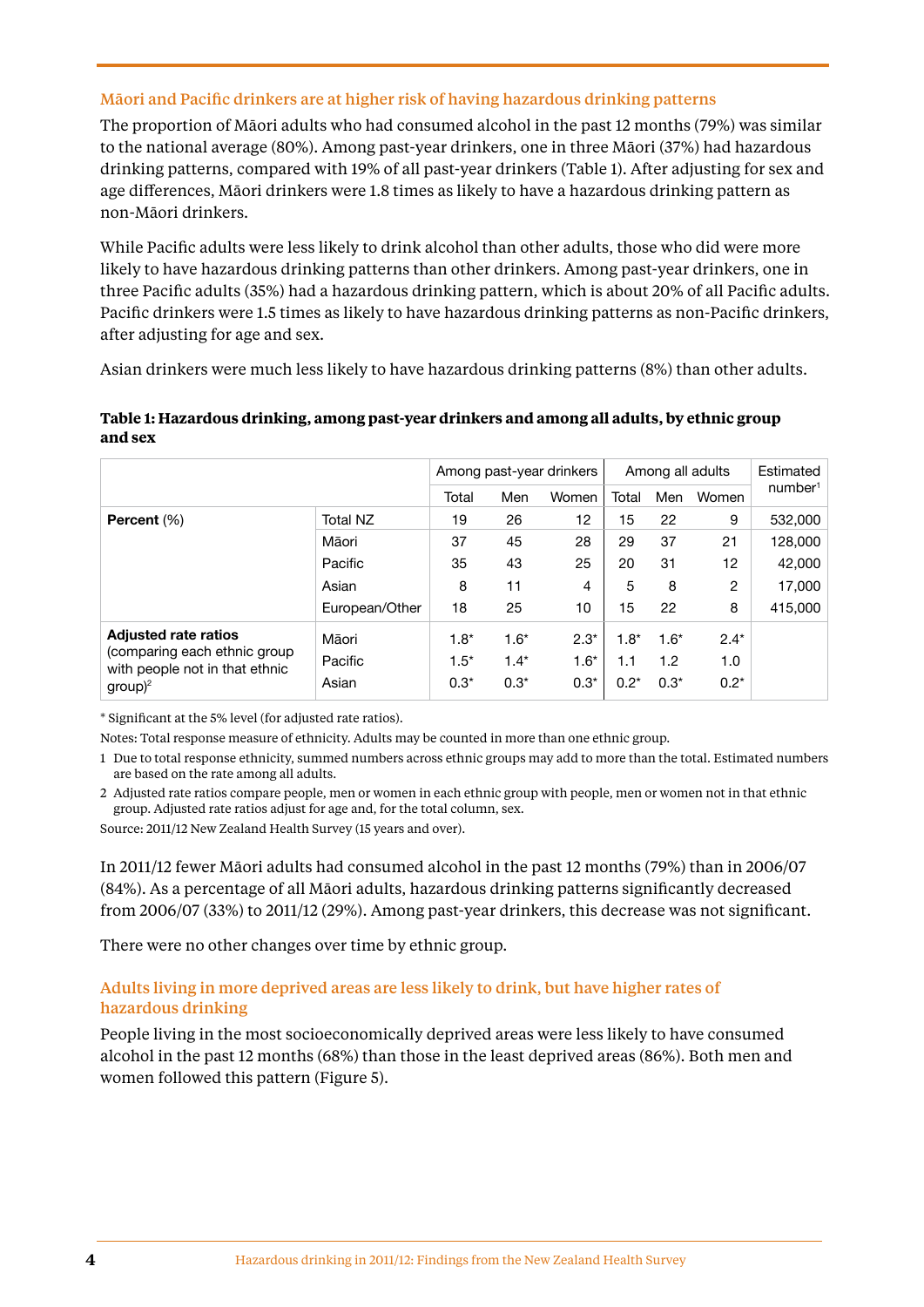

<span id="page-4-0"></span>

However, people living in the most deprived areas were more likely to have hazardous drinking patterns than those living in the least deprived areas.

Among past-year drinkers, 27% of those living in the most deprived areas had hazardous drinking patterns, compared with 13% of those in the least deprived areas [\(Figure 6](#page-4-1)). As a proportion of all adults, about 18% of those living in the most deprived areas and 11% of those in the least deprived areas had hazardous drinking patterns.



#### <span id="page-4-1"></span>**Figure 6: Hazardous drinking, among past-year drinkers, by neighbourhood deprivation and sex**

Among past-year drinkers, people living in the most deprived areas were 1.7 times as likely to have hazardous drinking patterns as people living in the least deprived areas, after adjusting for age, sex and ethnic group.

Among the total population, the pattern of increasing hazardous drinking with increasing neighbourhood deprivation was statistically significant for women, but not for men, after adjustment.

Source: 2011/12 New Zealand Health Survey (15 years and over)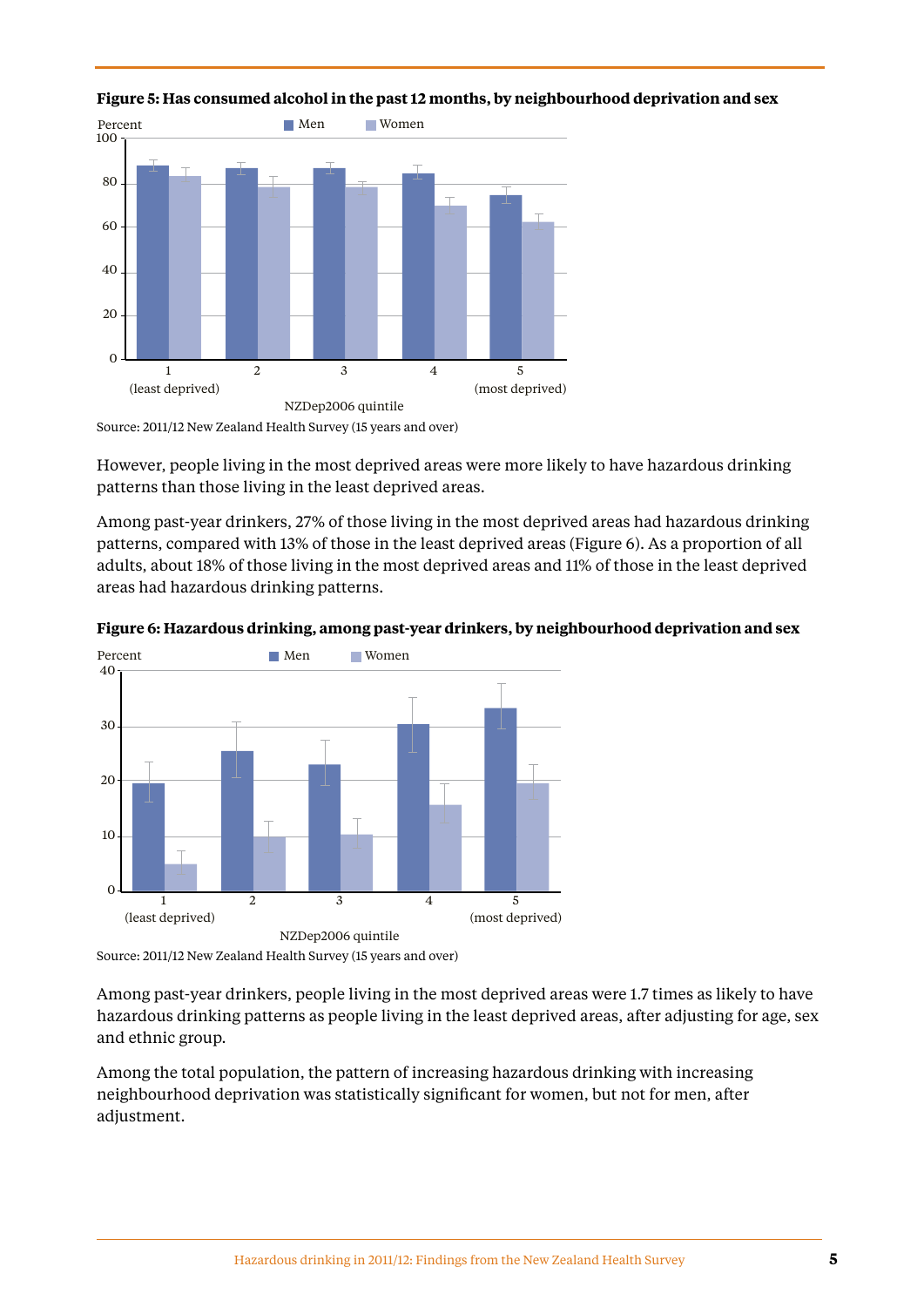## **What is the source of the data?**

The source of these data is the 2011/12 New Zealand Health Survey. The survey includes face-to-face interviews from more than 12,000 adults each year. The first results from this survey were released in the report *The Health of New Zealand Adults 2011/12* (Ministry of Health 2012). This addendum contains results about alcohol use specifically. The publication of these results was delayed because some data quality issues had to be checked first.

This output includes slightly different data from the data originally released from the 2011/12 New Zealand Health Survey. In 2011/12 some survey interviews were delayed in one region in the North Island. The reduced sample size in this region was accounted for through the weighting process in *The Health of New Zealand Adults 2011/12* (Ministry of Health 2012).

The alcohol use results presented in this addendum include updated survey interviews from the region where the original interviews were delayed. As a consequence, the sample size is slightly higher (12,596 respondents) than in the original report (12,370 respondents). This updated dataset is considered the official final dataset and is being used for all tabulations from now on. The updated dataset gives very similar results to the original dataset; all differences at the national level observed for other indicators were very small and not significant.

## **What were the survey questions?**

The 2011/12 New Zealand Health Survey asked people aged 15 years and over whether they had had a drink containing alcohol in the past year. People who had consumed alcohol in the past year were then asked the 10-question Alcohol Use Disorders Identification Test (AUDIT), developed by the World Health Organization (Babor et al 2001). The AUDIT includes questions about alcohol use, including the volume and frequency of alcohol consumed, alcohol-related problems and abnormal drinking behaviour.

**Hazardous drinking** refers to an AUDIT score of 8 or more, which represents an established pattern of drinking that carries a high risk of future damage to physical or mental health, but may not yet have had significant adverse effects.

As men and women have been assigned the same cut-off score, this addendum may underestimate hazardous drinking in women, who generally have lower alcohol tolerance than men.

## **Further information**

You can find more information about the New Zealand Health Survey, including survey methodology, on the Ministry of Health website [\(www.health.govt.nz\)](http://www.health.govt.nz) or in the main survey report (Ministry of Health 2012).

## **References**

Babor T, Higgins-Biddle J, Saunders J, et al. 2001. *The Alcohol Use Disorders Identification Test: Guidelines for use in primary care.* Geneva: World Health Organization.

Ministry of Health. 2012. *The Health of New Zealand Adults 2011/12: Key findings of the New Zealand Health Survey.* Wellington: Ministry of Health.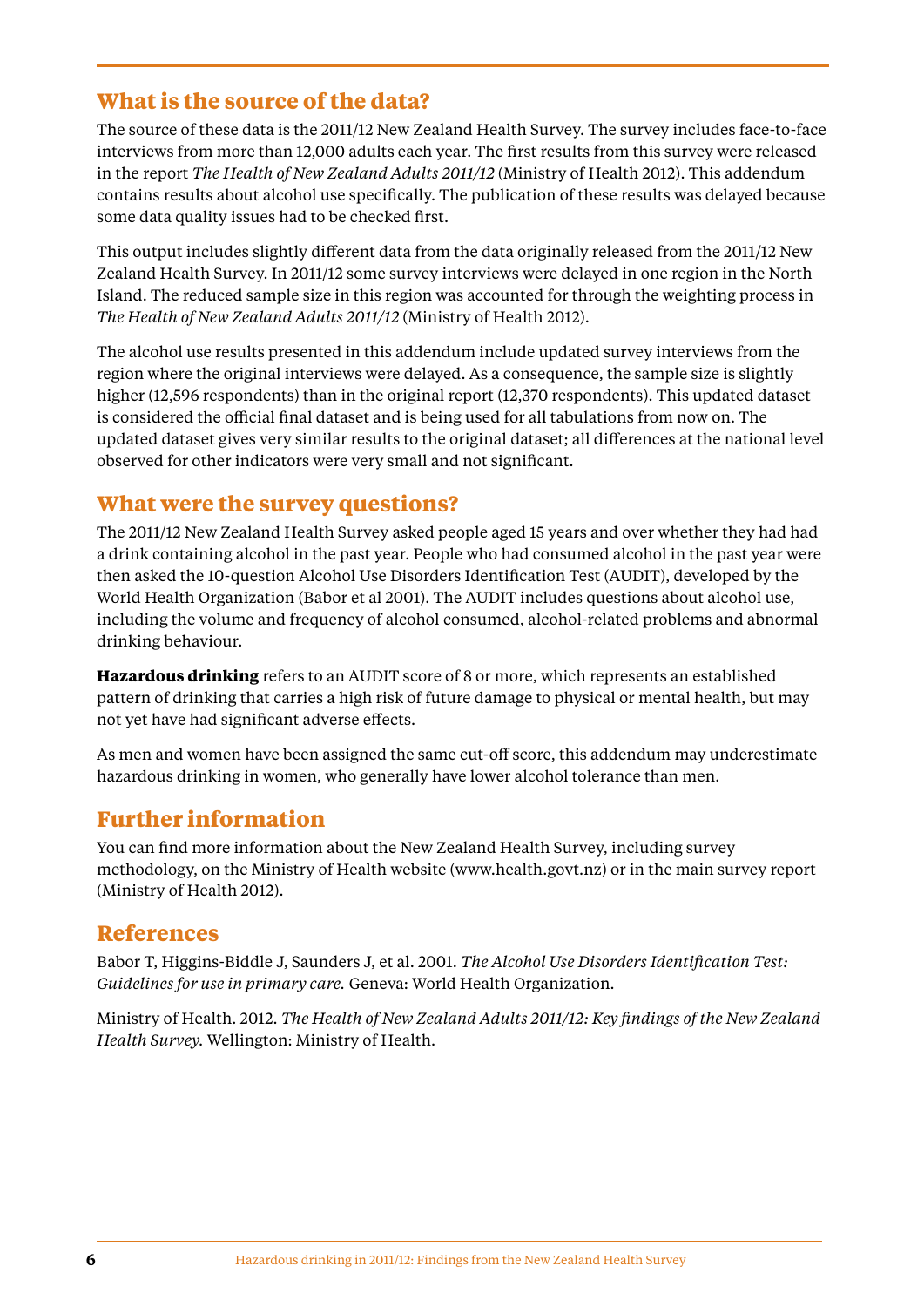# **Appendix: Detailed data tables**

The following tables provide detailed data for the key indicators presented in this report.

The tables present the unadjusted prevalence and estimated number of people (by sex, age group, ethnic group and neighbourhood deprivation) and adjusted rate ratios for comparisons (by sex, ethnic group and neighbourhood deprivation). They give 95% confidence intervals for all estimates.

| Population group          | Prevalence (%, 95% CI) |                 |      |                 |       |                 | Estimated |  |
|---------------------------|------------------------|-----------------|------|-----------------|-------|-----------------|-----------|--|
|                           |                        | Total           |      | Men             | Women |                 | number    |  |
| Total                     | 79.5                   | $(78.6 - 80.4)$ | 84.8 | $(83.5 - 86.0)$ | 74.5  | $(72.9 - 76.0)$ | 2,808,000 |  |
| 15-17 years               | 59.2                   | $(52.8 - 65.3)$ | 59.1 | $(50.3 - 67.5)$ | 59.2  | $(50.2 - 67.8)$ | 114,000   |  |
| 18-24 years               | 85.3                   | $(82.3 - 87.9)$ | 88.6 | $(83.7 - 92.5)$ | 81.7  | $(77.9 - 85.2)$ | 384,000   |  |
| 25-34 years               | 82.8                   | $(80.4 - 84.9)$ | 88.2 | $(84.6 - 91.2)$ | 77.5  | $(74.2 - 80.5)$ | 474,000   |  |
| 35-44 years               | 83.9                   | $(81.9 - 85.7)$ | 88.4 | $(85.2 - 91.1)$ | 79.8  | $(77.2 - 82.2)$ | 501,000   |  |
| 45-54 years               | 83.1                   | $(81.0 - 85.1)$ | 88.6 | $(85.2 - 91.4)$ | 78.0  | $(74.6 - 81.2)$ | 514,000   |  |
| 55-64 years               | 79.6                   | $(77.0 - 81.9)$ | 86.0 | $(82.5 - 89.0)$ | 73.4  | $(69.5 - 77.0)$ | 397,000   |  |
| $65 - 74$ years           | 74.8                   | $(72.0 - 77.4)$ | 80.8 | $(76.4 - 84.7)$ | 69.1  | $(65.0 - 73.0)$ | 252,000   |  |
| 75+ years                 | 65.0                   | $(61.7 - 68.3)$ | 75.2 | $(69.8 - 80.0)$ | 57.5  | $(52.5 - 62.5)$ | 173,000   |  |
| Māori                     | 79.2                   | $(77.1 - 81.3)$ | 82.1 | $(79.1 - 84.9)$ | 76.5  | $(73.5 - 79.4)$ | 353,000   |  |
| Pacific                   | 58.4                   | $(53.5 - 63.3)$ | 71.9 | $(64.3 - 78.7)$ | 47.0  | $(41.1 - 53.1)$ | 120,000   |  |
| Asian                     | 56.7                   | $(52.6 - 60.8)$ | 70.0 | $(65.3 - 74.3)$ | 44.6  | $(37.9 - 51.4)$ | 216,000   |  |
| European/Other            | 84.3                   | $(83.4 - 85.2)$ | 88.2 | $(86.9 - 89.5)$ | 80.6  | $(79.1 - 82.0)$ | 2,342,000 |  |
| Least deprived areas (q1) | 86.2                   | $(84.0 - 88.1)$ | 88.5 | $(85.9 - 90.8)$ | 83.7  | $(80.4 - 86.7)$ | 627,000   |  |
| Most deprived areas (q5)  | 68.2                   | $(65.7 - 70.6)$ | 74.8 | $(71.2 - 78.1)$ | 62.7  | $(59.0 - 66.3)$ | 454,000   |  |

**Table 1.1: Consumed alcohol in the past 12 months, among adults aged 15 years and over, 2011/12** 

| Group of interest              | Reference group                 |      | Adjusted rate ratio<br>$(95% \text{ Cl})$ | Significant<br>$(^{\circ})$ | Adjustment variables   |
|--------------------------------|---------------------------------|------|-------------------------------------------|-----------------------------|------------------------|
| Men                            | Women                           | 1.14 | $(1.11 - 1.17)$                           | $\star$                     | Age                    |
| Māori                          | Non-Māori                       | 0.98 | $(0.95 - 1.01)$                           |                             | Age, sex               |
| Māori men                      | Non-Māori men                   | 0.96 | $(0.92 - 1.00)$                           | *                           | Age                    |
| Māori women                    | Non-Māori women                 | 1.01 | $(0.96 - 1.06)$                           |                             | Age                    |
| Pacific                        | Non-Pacific                     | 0.71 | $(0.65 - 0.77)$                           | $^\star$                    | Age, sex               |
| Pacific men                    | Non-Pacific men                 | 0.84 | $(0.77 - 0.92)$                           | $\star$                     | Age                    |
| Pacific women                  | Non-Pacific women               | 0.58 | $(0.51 - 0.67)$                           | $^\star$                    | Age                    |
| Asian                          | Non-Asian                       | 0.66 | $(0.62 - 0.71)$                           | $^\star$                    | Age, sex               |
| Asian men                      | Non-Asian men                   | 0.79 | $(0.74 - 0.85)$                           | $^\star$                    | Age                    |
| Asian women                    | Non-Asian women                 | 0.53 | $(0.45 - 0.62)$                           | $^\star$                    | Age                    |
| Most deprived areas            | Least deprived areas            | 0.84 | $(0.80 - 0.88)$                           | $\star$                     | Age, sex, ethnic group |
| Most deprived areas<br>– men   | Least deprived areas<br>– men   | 0.89 | $(0.85 - 0.94)$                           | $\star$                     | Age, ethnic group      |
| Most deprived areas<br>– women | Least deprived areas<br>– women | 0.78 | $(0.72 - 0.85)$                           | *                           | Age, ethnic group      |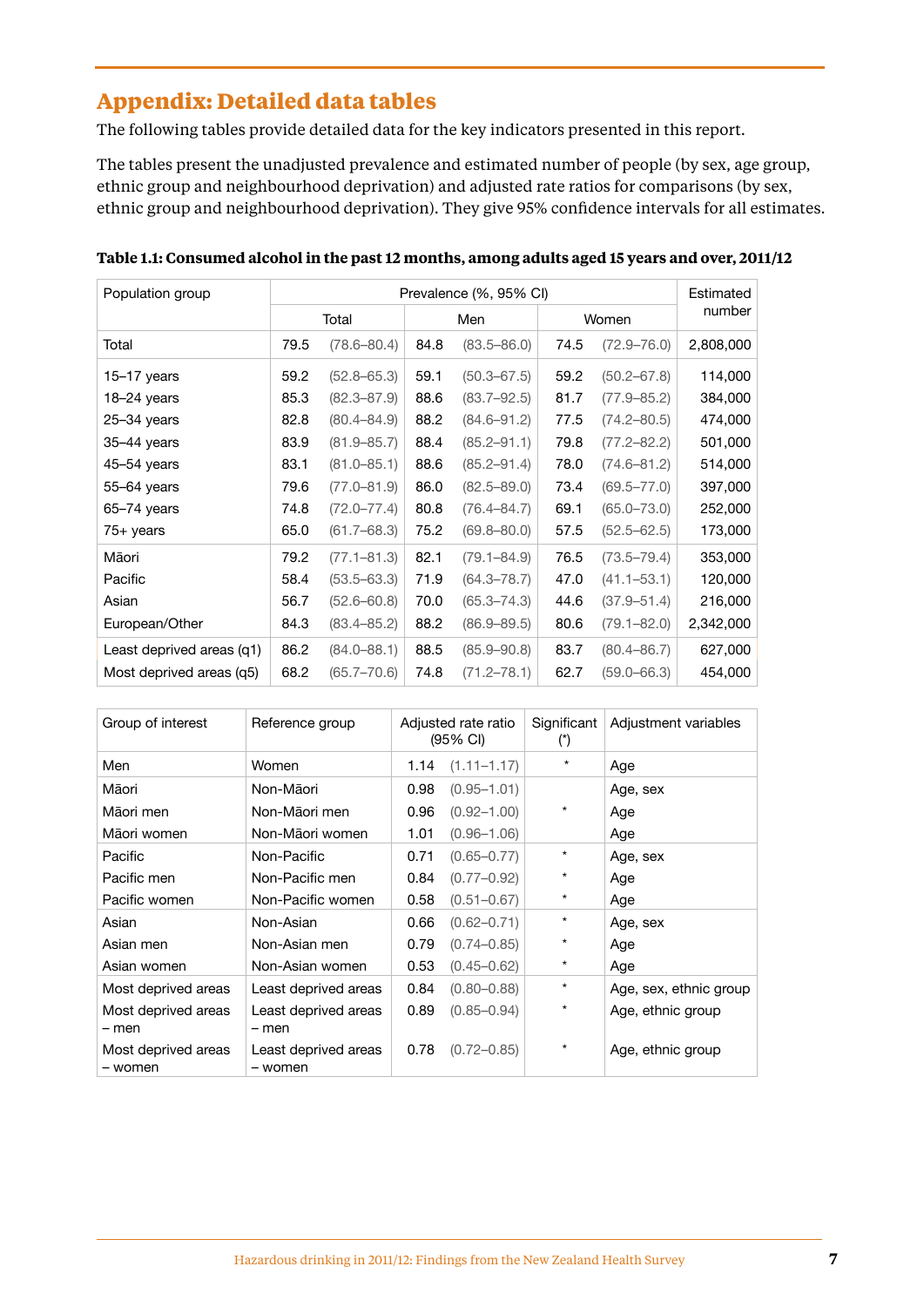| Population group          | Prevalence among past-year drinkers<br>(%, 95% CI) |                 |      |                 |      |                 |         |
|---------------------------|----------------------------------------------------|-----------------|------|-----------------|------|-----------------|---------|
|                           |                                                    | Total           |      | Men             |      | Women           |         |
| Total                     | 19.0                                               | $(17.8 - 20.3)$ | 25.8 | $(23.9 - 27.8)$ | 11.7 | $(10.4 - 13.0)$ | 532,000 |
| $15-17$ years             | 20.6                                               | $(14.2 - 28.3)$ | 24.1 | $(15.1 - 35.2)$ | 16.9 | $(9.3 - 27.2)$  | 23,000  |
| 18-24 years               | 35.8                                               | $(31.5 - 40.2)$ | 43.6 | $(36.8 - 50.6)$ | 26.5 | $(21.3 - 32.2)$ | 137,000 |
| 25-34 years               | 30.0                                               | $(27.3 - 32.9)$ | 41.4 | $(36.9 - 46.0)$ | 17.4 | $(14.1 - 21.1)$ | 142,000 |
| 35-44 years               | 19.1                                               | $(16.6 - 21.8)$ | 25.8 | $(21.6 - 30.3)$ | 12.3 | $(10.3 - 14.6)$ | 95,000  |
| $45 - 54$ years           | 14.1                                               | $(12.0 - 16.4)$ | 19.8 | $(16.4 - 23.7)$ | 8.1  | $(5.7 - 11.1)$  | 72,000  |
| $55-64$ years             | 10.5                                               | $(8.6 - 12.6)$  | 15.7 | $(12.4 - 19.5)$ | 4.6  | $(2.8 - 6.9)$   | 41,000  |
| $65 - 74$ years           | 7.1                                                | $(5.1 - 9.5)$   | 11.3 | $(7.8 - 15.7)$  | 2.5  | $(1.2 - 4.7)$   | 18,000  |
| $75+$ years               | 2.4                                                | $(1.4 - 3.8)$   | 4.4  | $(2.5 - 7.0)$   | 0.4  | $(0.1 - 1.6)$   | 4,000   |
| Māori                     | 36.6                                               | $(33.6 - 39.6)$ | 45.3 | $(40.4 - 50.3)$ | 27.7 | $(24.1 - 31.6)$ | 128,000 |
| Pacific                   | 35.4                                               | $(29.6 - 41.5)$ | 42.9 | $(33.6 - 52.7)$ | 25.3 | $(17.4 - 34.7)$ | 42,000  |
| Asian                     | 8.2                                                | $(5.7 - 11.2)$  | 10.8 | $(7.5 - 15.1)$  | 4.3  | $(1.8 - 8.6)$   | 17,000  |
| European/Other            | 17.8                                               | $(16.4 - 19.3)$ | 25.1 | $(22.8 - 27.5)$ | 10.1 | $(8.8 - 11.5)$  | 415,000 |
| Least deprived areas (q1) | 12.7                                               | $(10.3 - 15.4)$ | 19.7 | $(16.1 - 23.8)$ | 5.0  | $(3.1 - 7.4)$   | 79,000  |
| Most deprived areas (q5)  | 26.7                                               | $(23.9 - 29.6)$ | 33.5 | $(29.7 - 37.5)$ | 19.8 | $(16.7 - 23.2)$ | 120,000 |

## **Table 1.2: Hazardous drinking, among past-year drinkers aged 15 years and over, 2011/12**

| Group of interest              | Reference group                 | Adjusted rate<br>ratio (95% CI) |                 | Significant<br>$(\tilde{\ })$ | Adjustment variables   |
|--------------------------------|---------------------------------|---------------------------------|-----------------|-------------------------------|------------------------|
| Men                            | Women                           | 2.18                            | $(1.93 - 2.47)$ | $\star$                       | Age                    |
| Māori                          | Non-Māori                       | 1.84                            | $(1.66 - 2.03)$ | $\star$                       | Age, sex               |
| Māori men                      | Non-Māori men                   | 1.65                            | $(1.43 - 1.90)$ | $^\star$                      | Age                    |
| Māori women                    | Non-Māori women                 | 2.30                            | $(1.91 - 2.77)$ | $\star$                       | Age                    |
| Pacific                        | Non-Pacific                     | 1.48                            | $(1.21 - 1.81)$ | $\star$                       | Age, sex               |
| Pacific men                    | Non-Pacific men                 | 1.42                            | $(1.10 - 1.83)$ | $^\star$                      | Age                    |
| Pacific women                  | Non-Pacific women               | 1.63                            | $(1.14 - 2.35)$ | $^\star$                      | Age                    |
| Asian                          | Non-Asian                       | 0.30                            | $(0.22 - 0.42)$ | $\star$                       | Age, sex               |
| Asian men                      | Non-Asian men                   | 0.31                            | $(0.22 - 0.43)$ | $\star$                       | Age                    |
| Asian women                    | Non-Asian women                 | 0.29                            | $(0.14 - 0.61)$ | $^\star$                      | Age                    |
| Most deprived areas            | Least deprived areas            | 1.69                            | $(1.34 - 2.13)$ | $\star$                       | Age, sex, ethnic group |
| Most deprived areas<br>- men   | Least deprived areas<br>- men   | 1.41                            | $(1.09 - 1.82)$ | $\star$                       | Age, ethnic group      |
| Most deprived areas<br>- women | Least deprived areas<br>- women | 2.63                            | $(1.75 - 3.94)$ | $\star$                       | Age, ethnic group      |